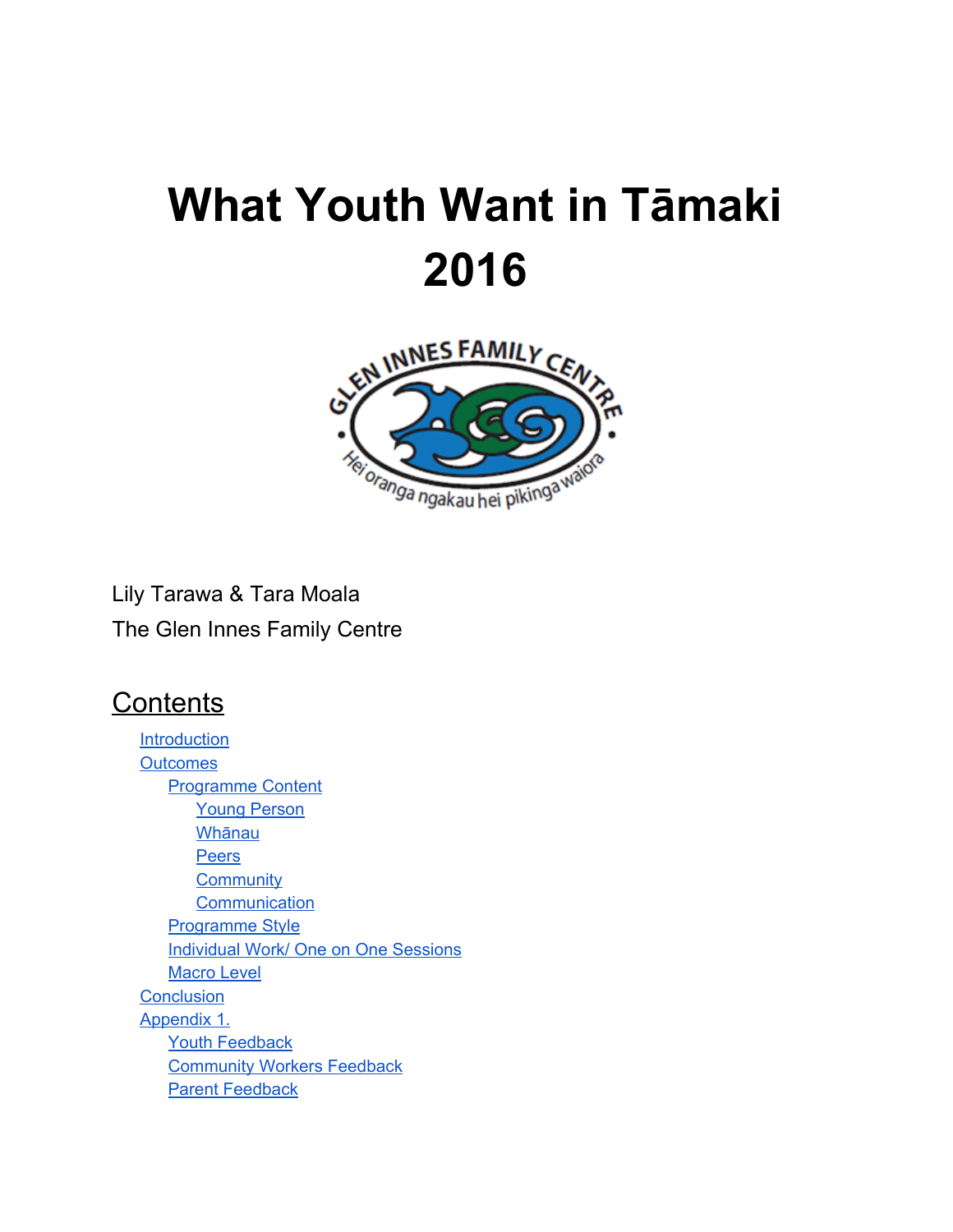## **Introduction**

<span id="page-1-0"></span>In December 2015 two focus groups were conducted by GIFC staff members with two different groupings of youth from Tāmaki. These focus groups were to:

- Investigate the complex issues our young people face
- What support they feel that they need
- How we as a community service can help them.

The first group consisted of young people aged 11 -14 who had recently participated in Our Mana Rangatahi Youth Group Programme, and the second were a group of older teens aged 13 - 18 who are involved in a local touch team with a local community volunteer worker - Josephine Bartley. Both focus groups had a mix of boys and girls, and both discussions were held on GIFC premises. To help provide a safe space for both us the community workers and the young people, The community workers set the environment to be as open and positive focused as possible, so the young people could speak freely without feeling criticized or judged.

The information that we gathered from these young people and community workers who attended was invaluable in the creation of The Glen Innes Family Centre's programme and shows some true insights into what can help support our local young people. Below, is detail on what our young people have asked for support around. We have analysed and themed the youth voices into four sections; programme content, programme style, individual work and macro level requests.

An appendix has also been added to include the actual data that was collected.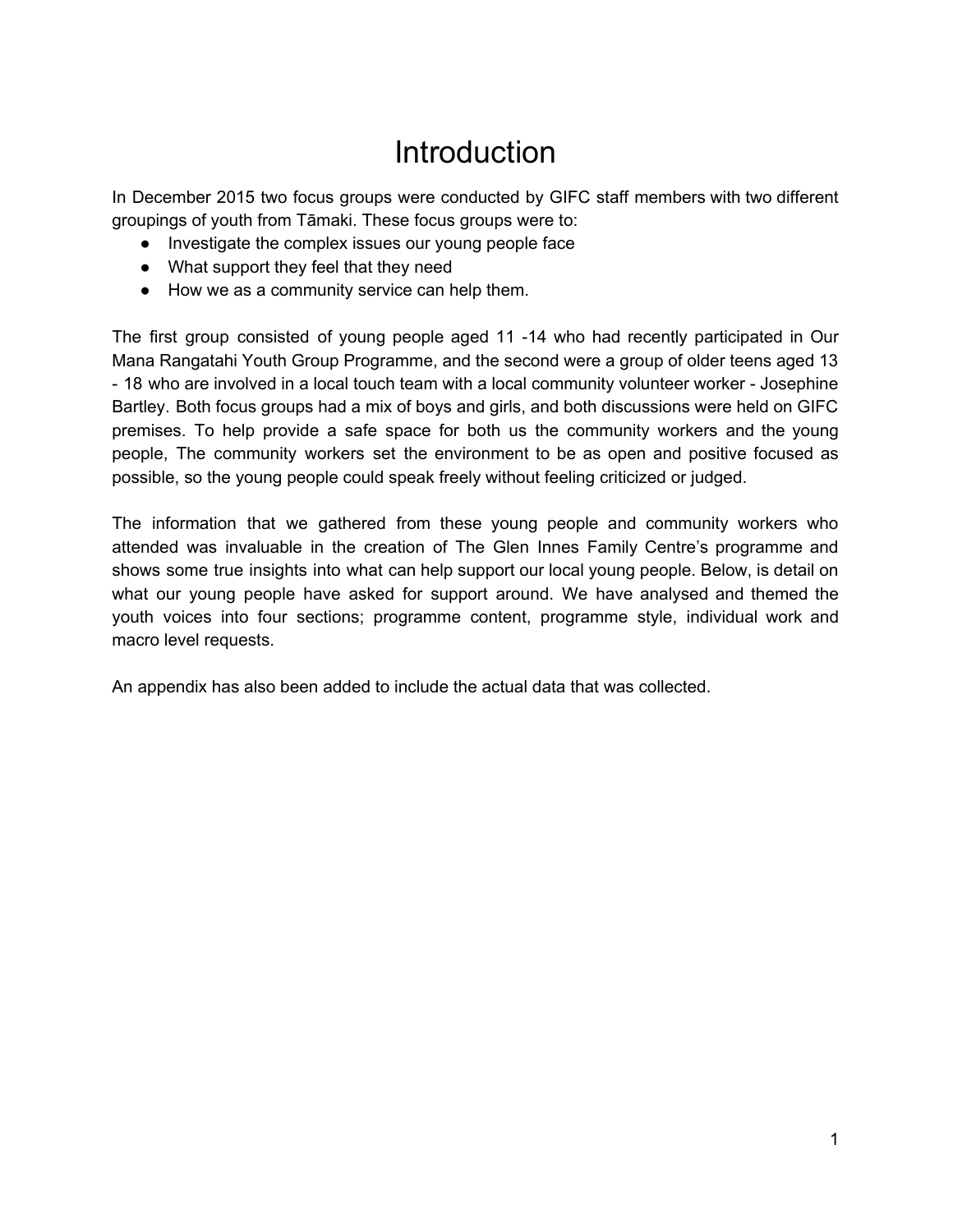## <span id="page-2-0"></span>**Outcomes**

## <span id="page-2-1"></span>Programme Content

One key aspect of the feedback that the young people reiterated in a number of ways was how important relationships were to them. Almost everything returned to how their relationship was with different groups of people in the Tāmaki community. So we have used an ecological model system that we can place our programme outcomes within.



Each circle identifies key groupings in a young person's life, as identified by them. Below are the outcomes that the young people have expressed that they would like to see in a youth programme catered to their needs.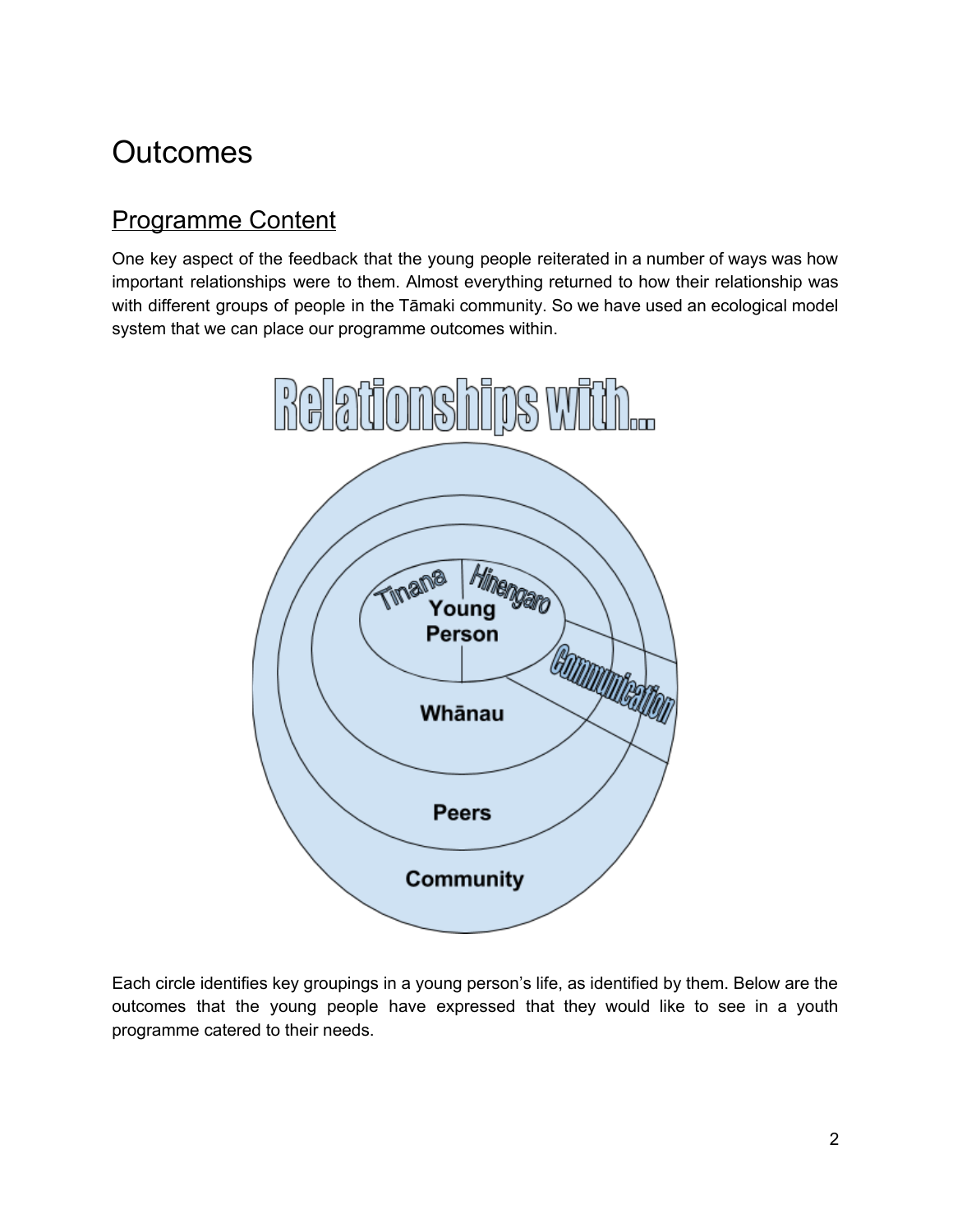### <span id="page-3-0"></span>Young Person

#### Tinana

- Understanding the impact of drugs and alcohol
- Strengthening physical health
- Learning about personal and physical safety

#### Hinengaro

- Understanding respect
- Learning about culture
- Learning about values
- Developing disciplinary skills
- Learning about setting and maintaining boundaries

#### <span id="page-3-1"></span>Whānau

- Building on the understanding on the importance of whānau
- Helping to develop whānau relationships (especially parents and siblings)
- Involving the whānau in the young person's journey
- Supporting home life troubles

#### <span id="page-3-2"></span>Peers

- Developing a supportive and positive peer group
- Understanding what healthy, positive friendships look like
- Creating positive friendships with peers that are good decision makers
- Learning about what healthy partner relationships look like
- Learning about sexual activity and what having a healthy sexual relationship looks like

#### <span id="page-3-3"></span>**Community**

- Building positive relationships within the community (including school)
- Having the opportunity to serve/ give back to the community

#### <span id="page-3-4"></span>Communication

It was identified by the community workers that this theme overlayed all of the groups.

- Learning about conflict resolution and how to achieve it
- Learning how to communicate with adults (parents, teachers, community workers)
- Learning how to identify bullying behaviour, avoid it, and deal with it when confronted
- Learning what to do with anger and other big emotions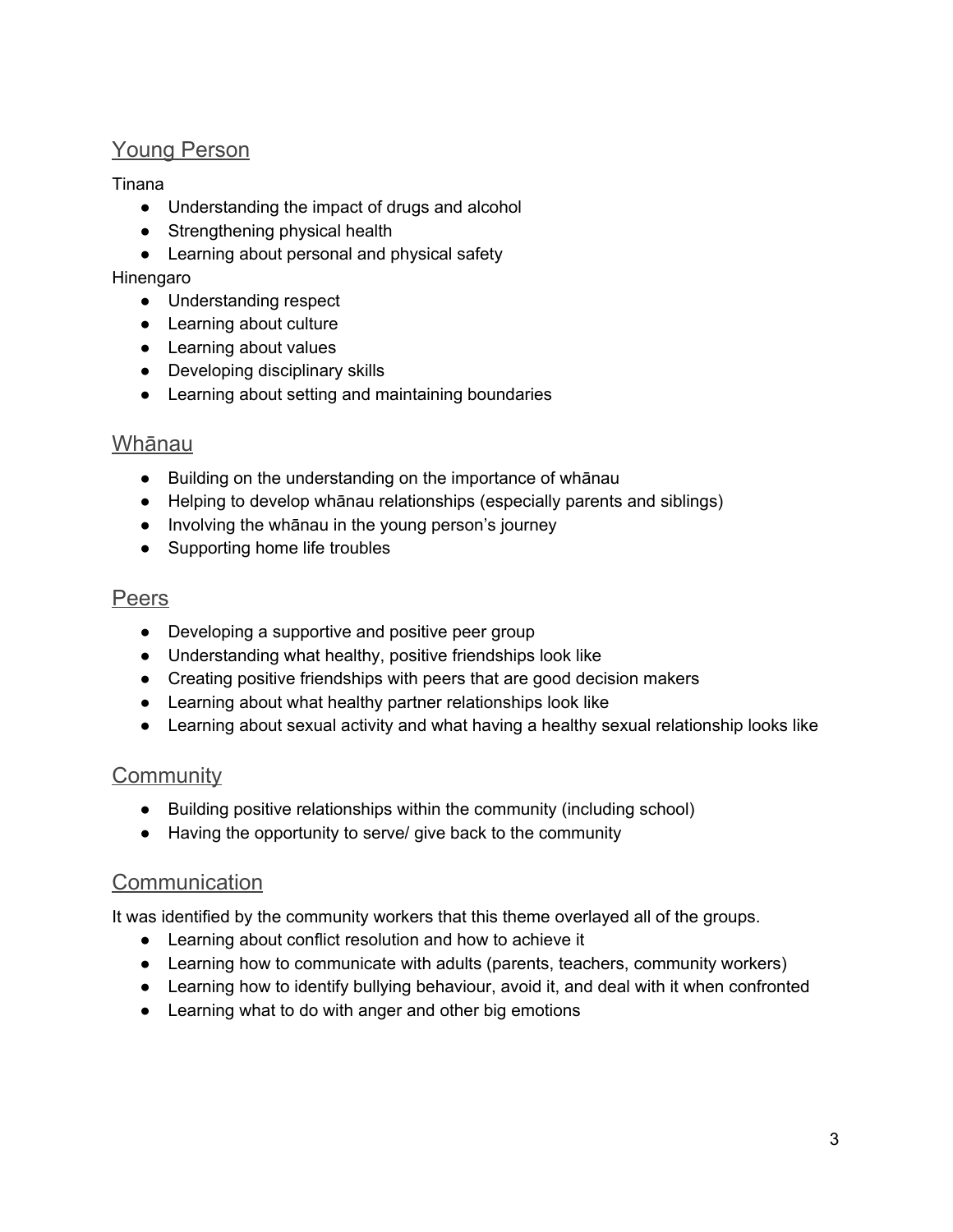With these five key themes, The Glen Innes Family Centre Youth Social Worker has been able to develop an outcome template that will enable her to identify what is being covered within each session, tracking how well their programme is achieving according to the young people's identified needs.

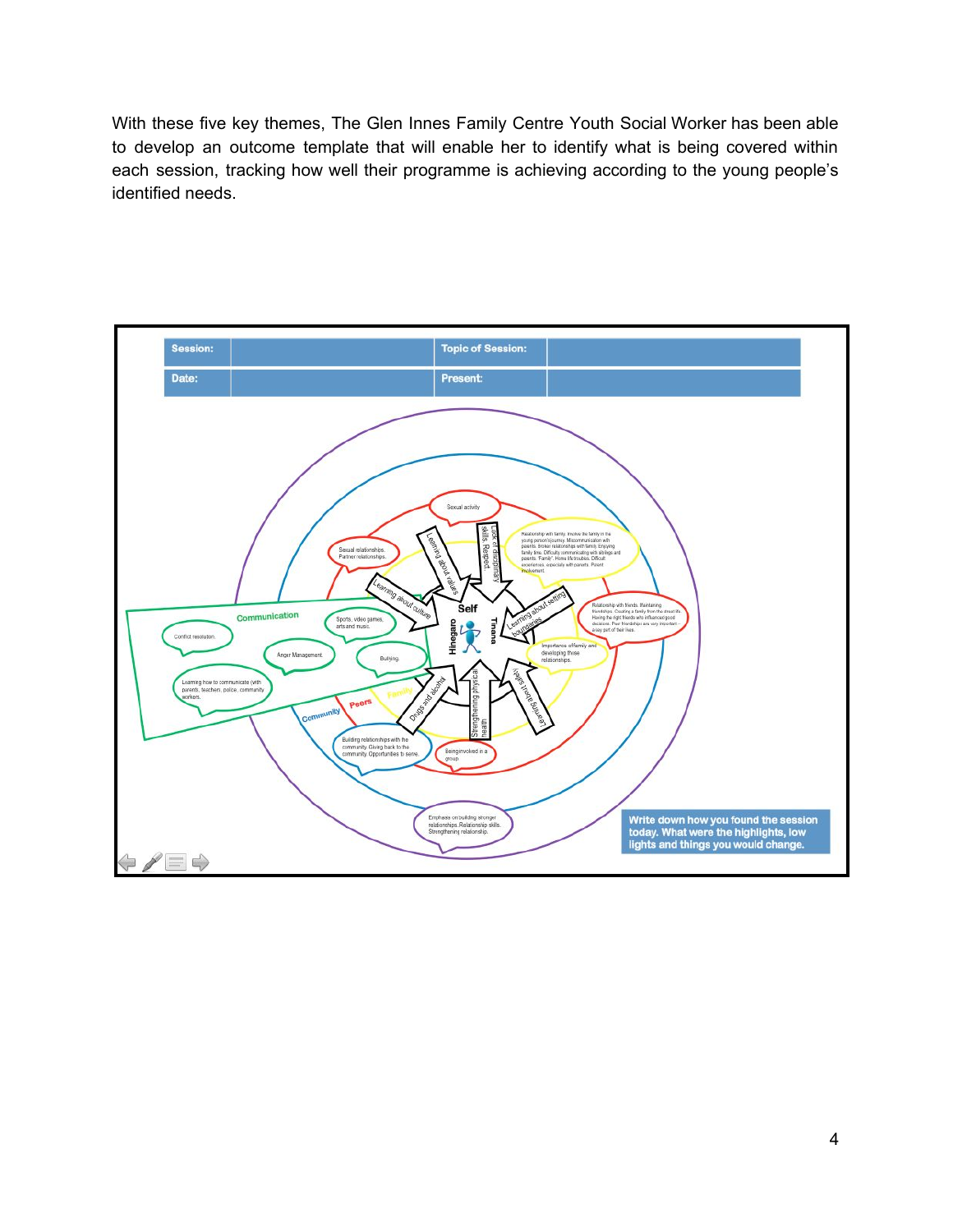## <span id="page-5-0"></span>Programme Style

These young people in Tāmaki are enthusiastic about having the opportunity to be a part of a programme that is focused on what they want to learn and develop. They want the programme to be run in a particular style.

- Have a large group size
- Have a mix of ages
- Keep it relaxed
- Include creative learning
- Include a reward system to keep motivation up and progress going
- Include confidence building activities
- Food is always a highlight and keeps youth coming
- Build positive relationships
- Keep it active learning/ action focused
- Include a mentoring system
- Have mentors that can be trusted and stick around for a long time
- Include basic skills around learning and teach them simply
- Support the maintenance of optimism
- Learn about respect
- Separate the group by gender/ make the programmes gender specific
- Socialising/ Keep it a youth group
- Learn about consequences
- One on one sessions would be good

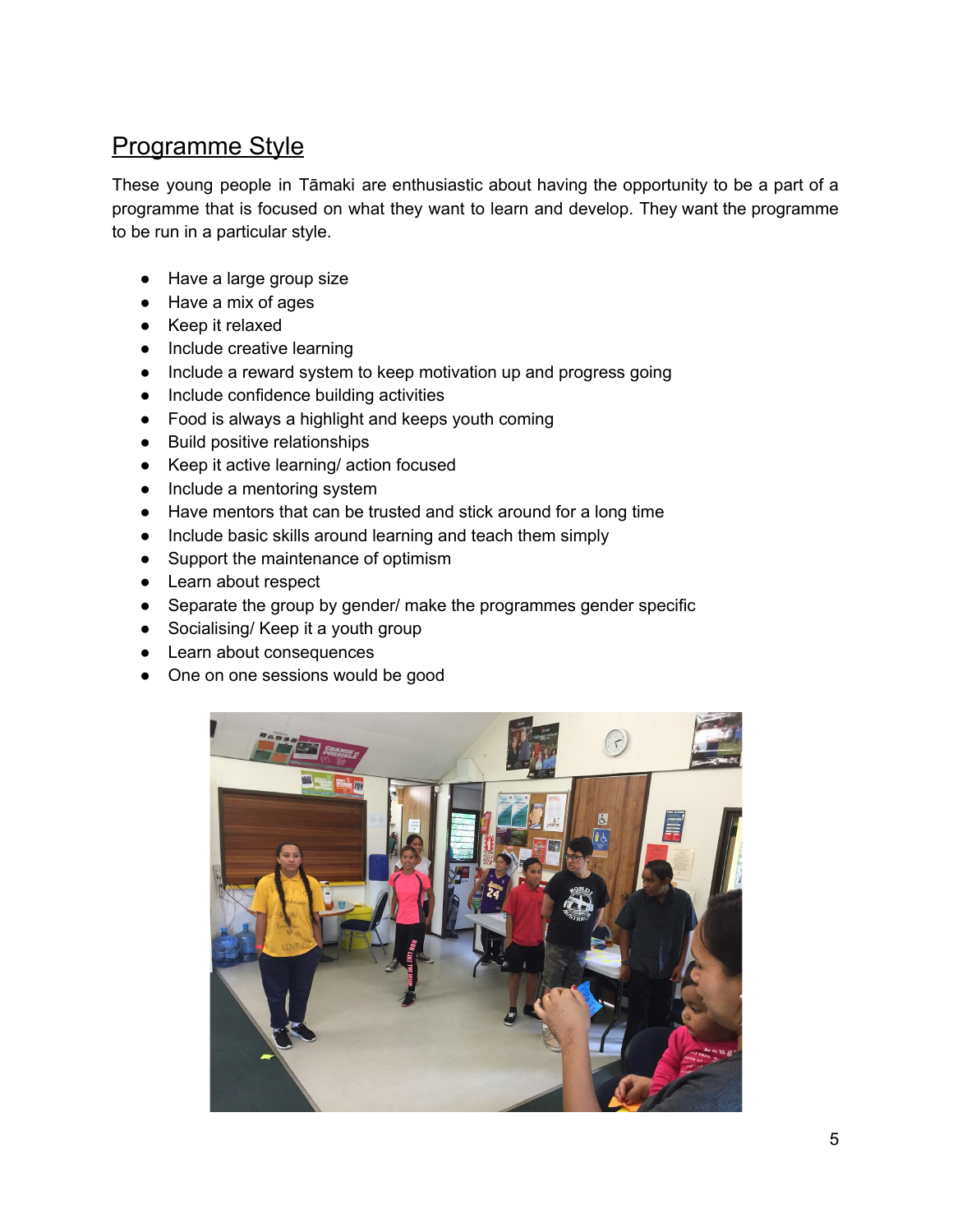## <span id="page-6-0"></span>Individual Work/ One on One Sessions

Tāmaki young people acknowledged readily that not everything could be achieved within group work and that some things would be better achieved one on one with a mentor or social worker that they could create a relationship with. Out of the support that the young people requested, these have been highlighted as better within a one on one situation.

- Conscious reflection on their life and what they can do to develop personally
- Coping mechanisms for school life/ develop better teacher relationships
- Build up confidence to step up to challenges
- Support through conflict resolution that is happening in their life currently
- Learning how to set and keep to meaningful goals
- Building up of self esteem
- Working on raising self worth
- Learning how to develop personal restraint
- Building resilience in peer pressure situations
- Time management skills to maintain personal responsibilities
- Support in coping with new situations and emotions associated
- Mentoring through high levels of emotions around self worth
- Learning how to keep to rules and boundaries
- Working on building motivation
- Additional academic support
- Recognising and celebrating individual efforts

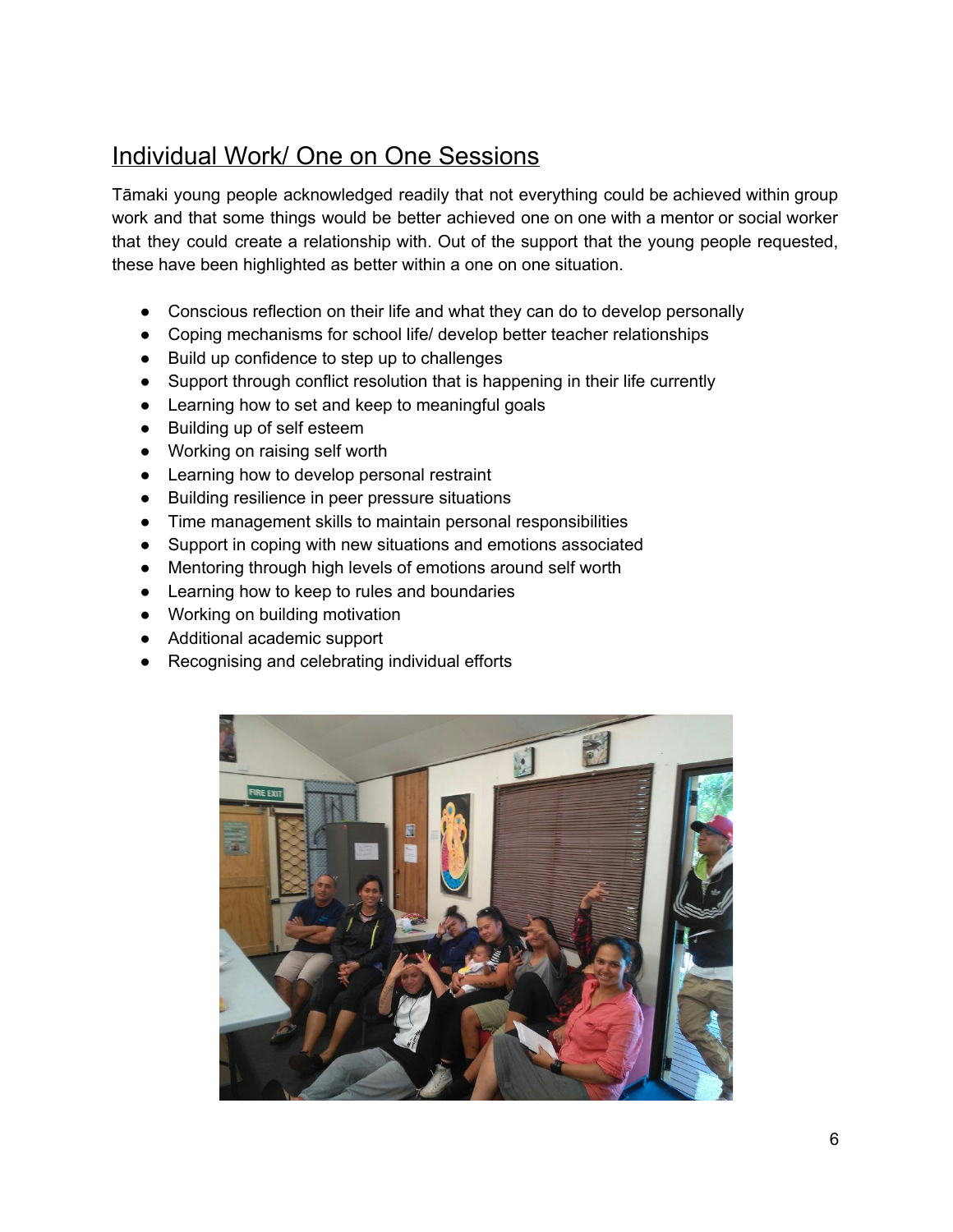### <span id="page-7-0"></span>Macro Level

Some of the requests for support from the young people were outside of the level of work that the social workers and counsellors of The Glen Innes Family Centre could achieve. The main reasons for this is because they are rooted in larger systemic problems or outside of the realm of being achievable within a short timeframe of intervention. Those requests are listed below. Some of these requests could be taken on by other organisations or government entities.

- **Gang rivalries**
- Young people not disciplined enough to be involved
- Lack of opportunities available in the community
- Achieving car licenses
- The difficulty of working with government officials and within government systems
- The public system overall being a problem
- Gangs and Street life taking over young people
- Overcrowded housing
- Lack of overall support from the community
- Not enough programmes for youth that are homebound (Tāmaki bound)
- Lack of family commitment to their young person
- Too many responsibilities put onto young people
- Ongoing misconduct at school
- Having less drama in life

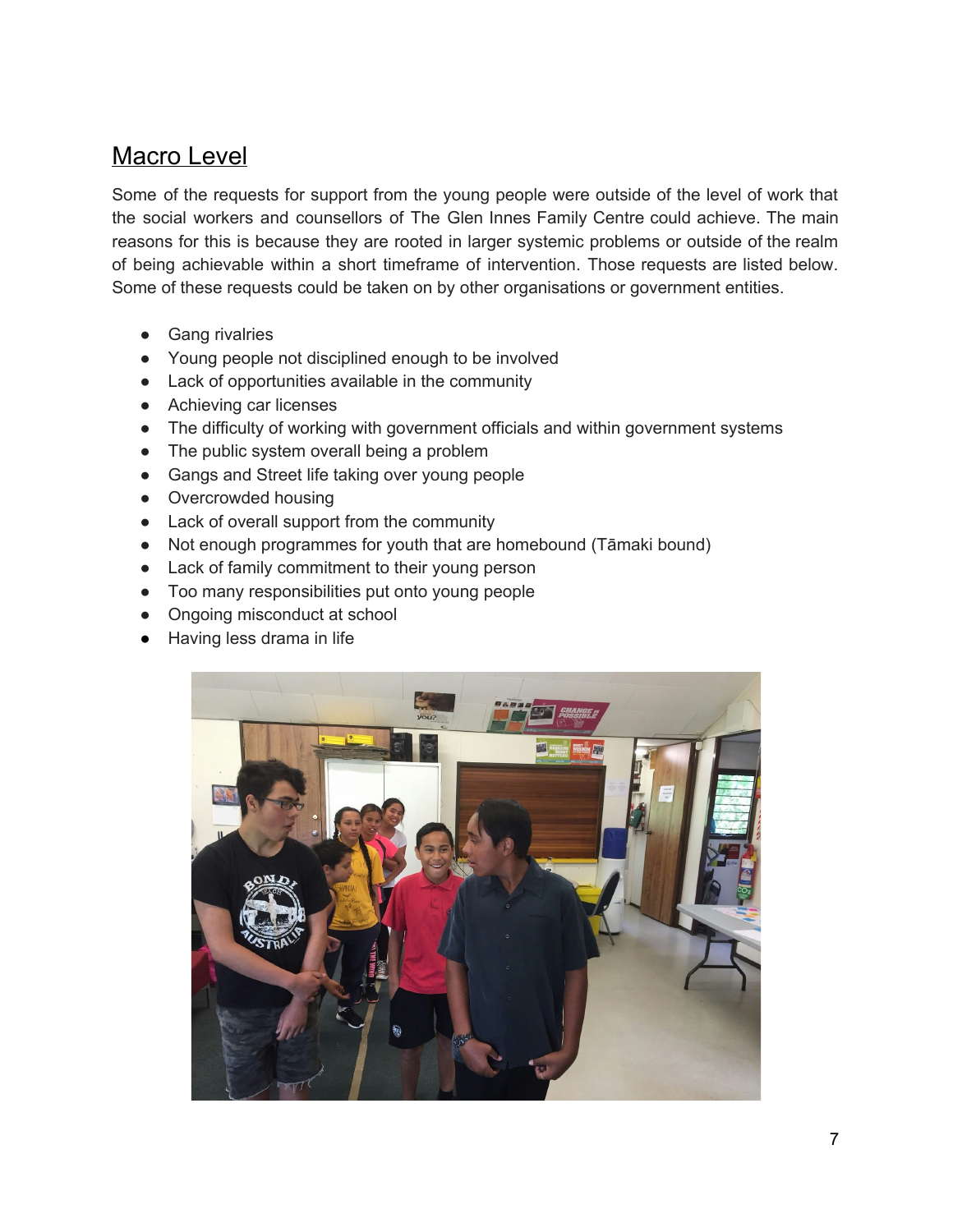## **Conclusion**

<span id="page-8-0"></span>These focus groups and the reflection we have done over 3 sessions has given us a great insight into the lives of our Tāmaki young people and how we can best support them in their journeys through a difficult part of their lives.

We originally held these focus groups and gathered our own reflections as community workers to help develop a specific youth programme for The Glen Innes Family Centre. However this document has become so much more than that. It shows the hopes and dreams of our Tāmaki young people and gives The Glen Innes Family Centre, and indeed the Tāmaki Community overall, the opportunity to respond to those dreams of support. The Glen Innes Family Centre will respond with a set programme that includes 10 sessions for 8 young people including one on one support for each of the participants. But after learning about their aspirations of support is this enough? We call to the whole of the Tāmaki Community to step up and respond with their own actions. If we each take on one part of what our young people are asking for, our community will become better for it.

Specific to the development of The Glen Innes Family Centre Youth Programme, it is obvious that the initiative will need to be robust in nature, have a high level of support for our youth and incorporate best practice when working with high risk youth. Our aim remains to strengthen our youth's personal self development with the aim to prevent the young people we work with from escalating into 'at risk' or 'deviant youth'. The first group of youth will begin on our programme in February 2016, they will be a strong influential factor in the development of the programme helping to test out and feedback their thoughts throughout their participation. We hope to continue to reflect and alter the programme with each group of youth - enabling the programme to be as responsive to our current youth as possible.

One major concern that remains for us from these focus groups is; who is able to address the needs of our older young people? They all had to grow up fast and with the choices that they chose in the past, it has affected the way they look at life and how life looks at them. Majority have desires to make a change but lack the support in the community to help them. We would love to see additional support in the community gathered to help respond to all of the needs of our young people.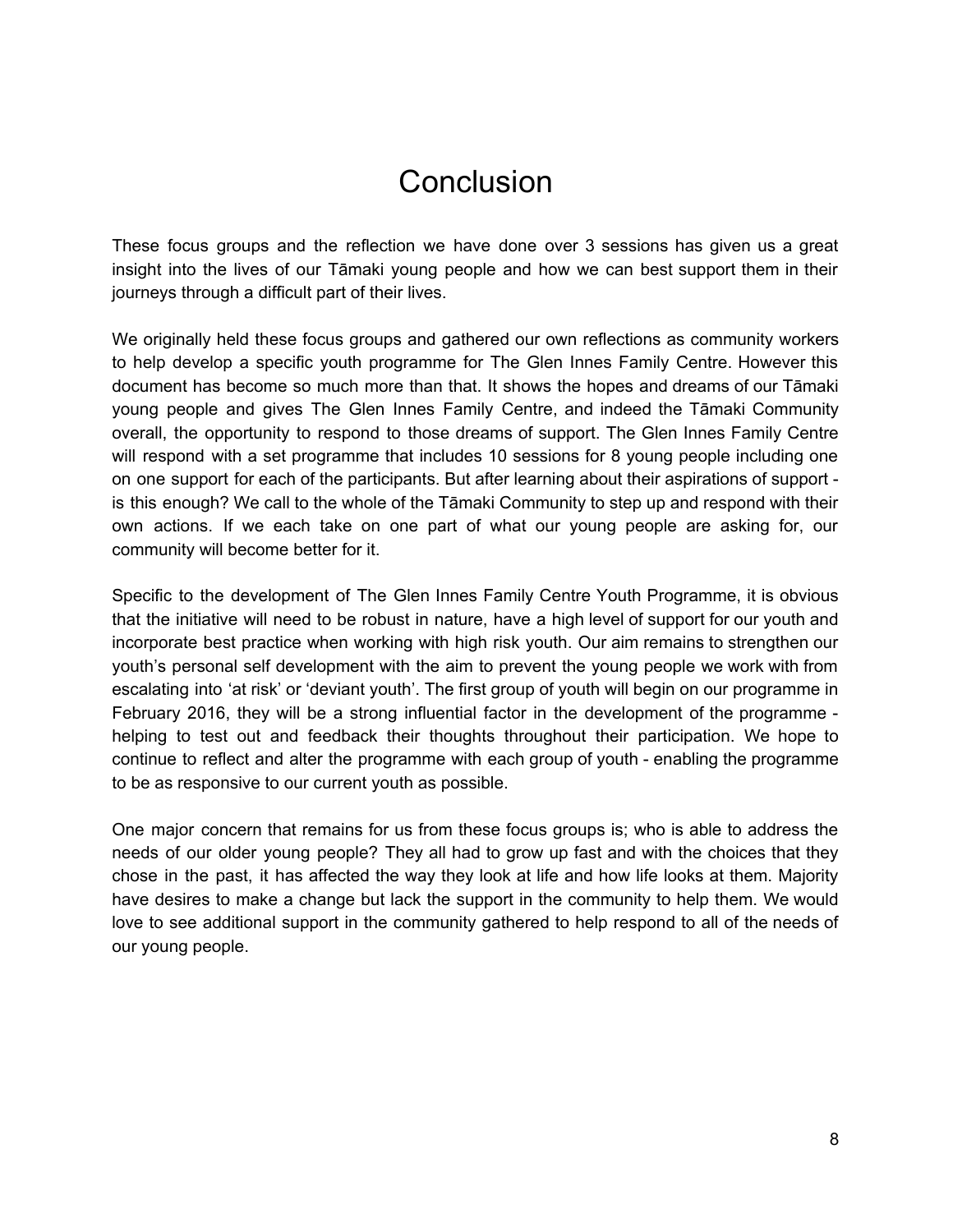## **Appendix 1.**

## <span id="page-9-1"></span><span id="page-9-0"></span>Youth Feedback

The first discussion involved youth participants from 2015 Mana Rangatahi programme. The age of the group ranged from 11 - 13yrs with 3 girls and 4 boys. The facilitators involved in the focus groups were Tara Moala, Futa Ofa'mo'oni, and Lily Tarawa. All youth invited were eager to participate and discuss the design of the programme. The majority of the feedback was positive. Below are the main key questions discussed along with the youths answers.

#### **What does life look like for you?**

This question is broken into 3 sections - The good, bad, and the challenges, This made it simple and easy for the young people to address.

#### **The Good**

- Relationship with family and friends
- Roaming the streets
- Creative learning
- Active learning
- Being involved in a group

#### **The Bad**

- thoughts of inadequacy "I'm not good at sports"
- Anxiety of starting college
- Miscommunication with parents
- Misconduct at school and home
- Lack of motivation
- Overcrowded housing
- Fear of failure
- Immense amount of responsibilities
- deliberately breaking rules
- Not feeling important, needed, understood

#### **Challenges**

- Struggling to learn at school
- Difficulty communicating with siblings and parents
- Low self esteem
- Controlling their behavior and actions

#### **What are my interests?**

- Building positive relationships
- Being active
- Relaxing
- Enjoying family time
- Sports, video games, arts, music

#### **If a programme was created for youth, what should be considered?**

• Separate the programme by gender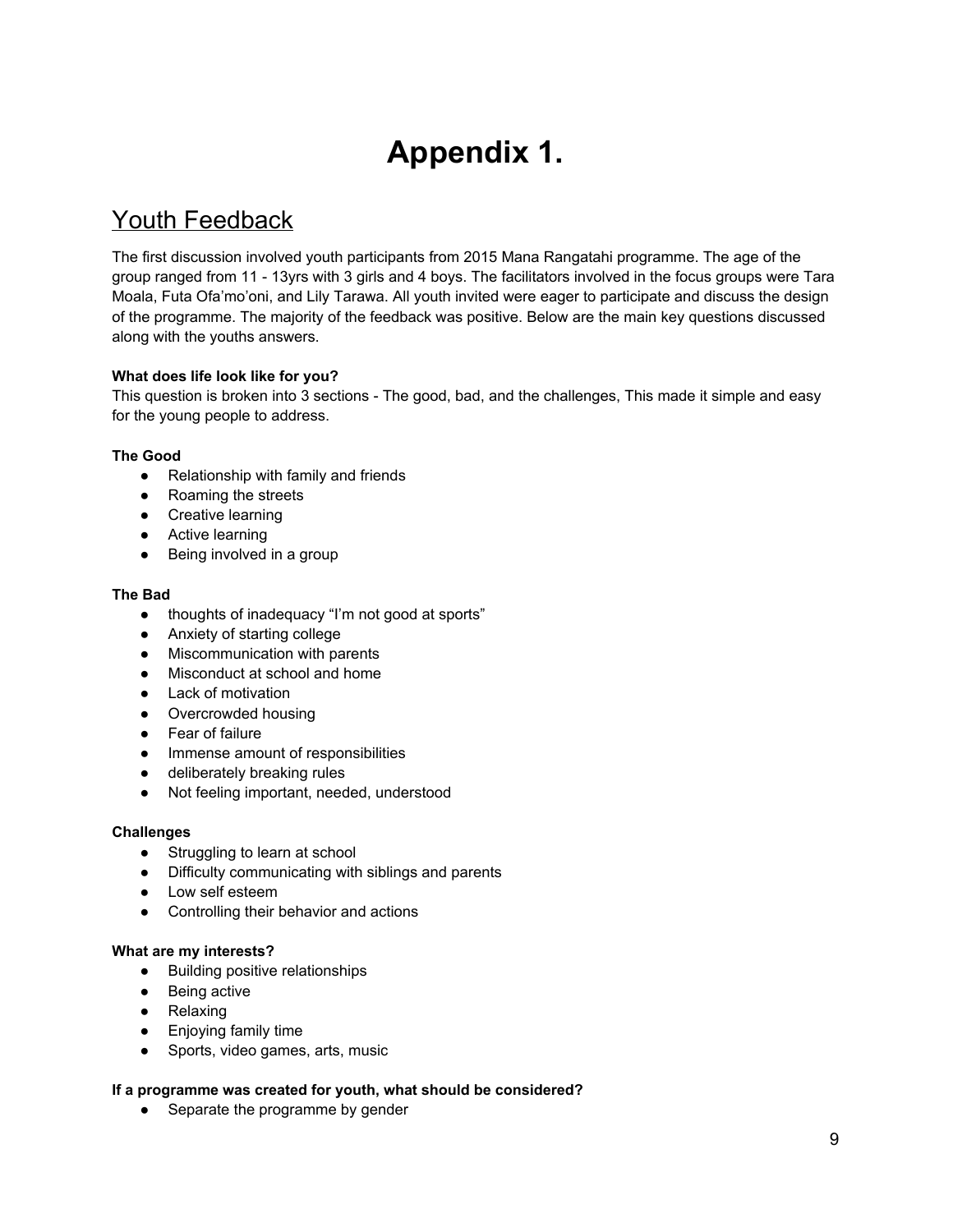- Activity based
- Increase in group size
- Mix of age
- Emphasis on building stronger relationships
- Building self esteem
- Managing behaviors
- Building relationships with the community
- Giving back to the community
- Confidence workshops
- Opportunities to serve
- strengthening physical health
- Learning about culture, respect, safety, values, self worth
- "One on one sessions will be good so that the youth worker can see our point of view"
- Suggestions for names were given but the name of the programme will be decided further on in the programme

The second discussion involved a group of teens aged 13 - 18yrs who were involved in a local touch team. They were referred to us by Josephine Bartley - a community volunteer in Tamaki and member on the Tamaki-Maungakiekie Local Board. The facilitators involved were Tara Moala and Lily Tarawa, with the accompany of Chris Makoare GIFC Manager and Josephine Bartley. With the youth being older in age the vibe was intense and challenging. What I observed with the older lot was their lack of discipline and boundaries if any at that. It did take greater effort on our part as the facilitators to conduct the discussion, however, once momentum kicked in the feedback given was priceless. Below is their feedback.

#### **What does life look like for you?**

The young people had to reflect back to when they were 11-13 and identify the good, bad, and the interesting. (note: feedback with quotation marks indicates most important)

#### **The Good**

- Socializing
- Maintaining friendships
- "Gangs and street life"
- "Family"
- No boundaries
- Burning rubber
- No responsibilities "having to do nothing"
- "Less drama"

#### **The Bad**

- Bullying
- "Government officials"
- Lack of opportunities for young offenders
- Broken relationships with family
- Public system
- Gang rivalries
- Teachers
- "John Keys"
- "Not disciplined"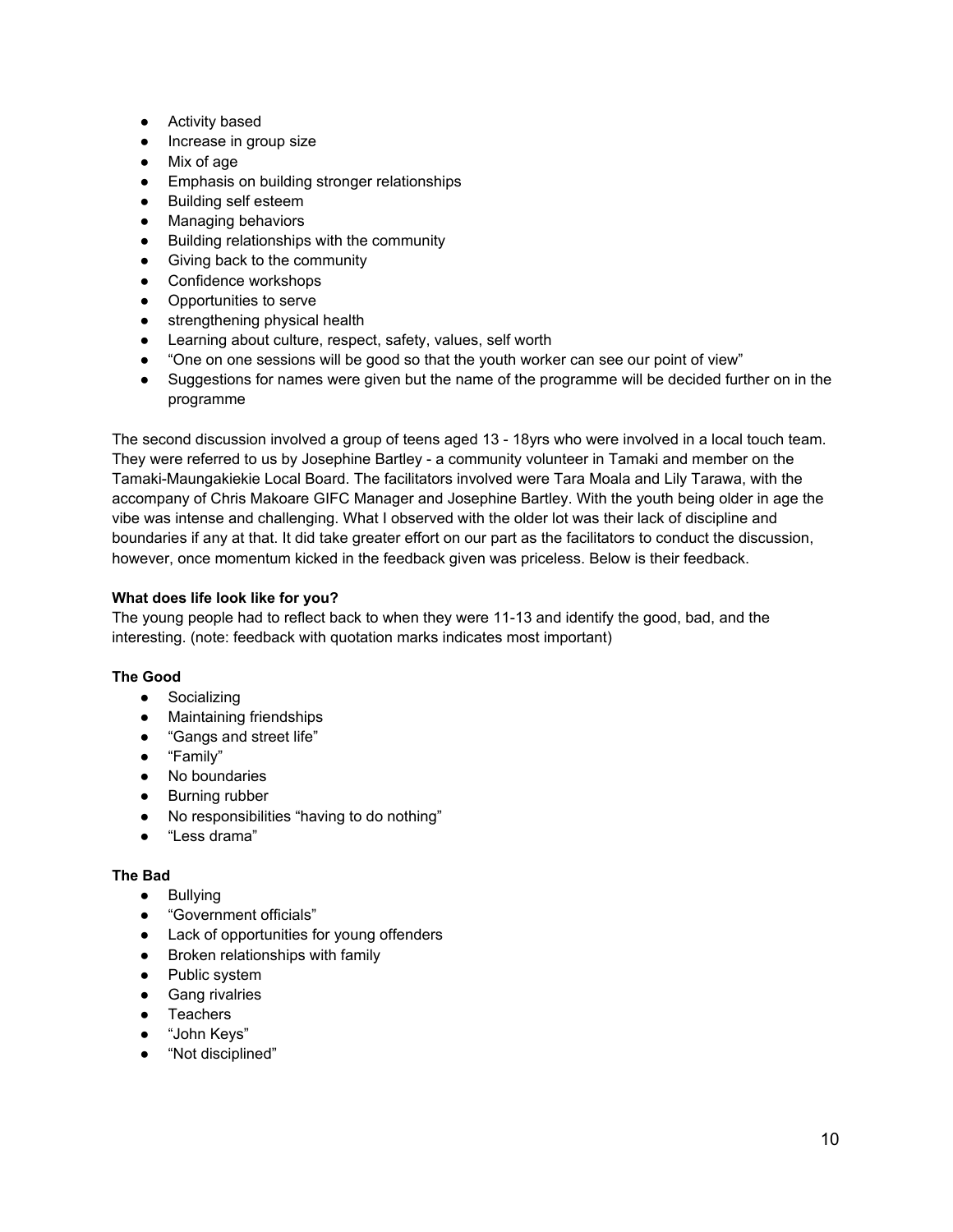#### **The Interesting**

- "Sexual activity"
- "youth groups"
- drugs and alcohol
- raised in the streets
- "Family"
- creating a family from the street life

#### **Reflecting back to when you were 11 13, What support would you have liked?**

- Having the right friends who influenced good decisions
- community support
- programmes for youth homebound
- Learning how to communicate with parents, teachers, police, community workers
- Workshops on how to deal with peer pressure
- How to cope with school as duration is long and homework is hard to understand
- Conflict Resolution
- Mentoring system

#### **If a programme was created for youth, what should be considered:**

- Include a reward system one youth stated, giving a reward is motivating and helps them progress
- Recognize individual efforts
- Involve the family in the young person's journey
- additional academic support but not too much that it feels like they are at school
- Mentors who they can trust and talk to
- One on one sessions is a good idea and it will help the SW understand the youth's perspective

## <span id="page-11-0"></span>Community Workers Feedback

The feedback provided at this stage of programme development is based on the focus groups and what we the facilitators and support team observed and articulated from the young people as well as information that we collected from interview sessions with parents of some of the young participants involved in the focus groups. Below are some key questions asked and our responses.

#### **1. When the youth first arrived, what were your thoughts about them?**

- Some I knew so it was nothing new for me
- For the younger ones, that they were good kids. they seemed eager to connect and share, but also that they were eager to please.
- For the older ones, that life had not been good for them. They had probably experienced more in their short lives than most of us in twice their time. They were defensive and struggled to not be aggressive.
- Curiosity of their life journeys. 4 I knew but the other 3 I did not. They seemed reserved and divided between gender. I did notice who was confident vs insecure.
- Second crew were rowdy and lack of disciplinary skills was visible. They had trouble with setting boundaries and I had a challenge connecting at first. Possibly because they didn't know me.

#### **2. How did you find them warming to the exercises? Did they?**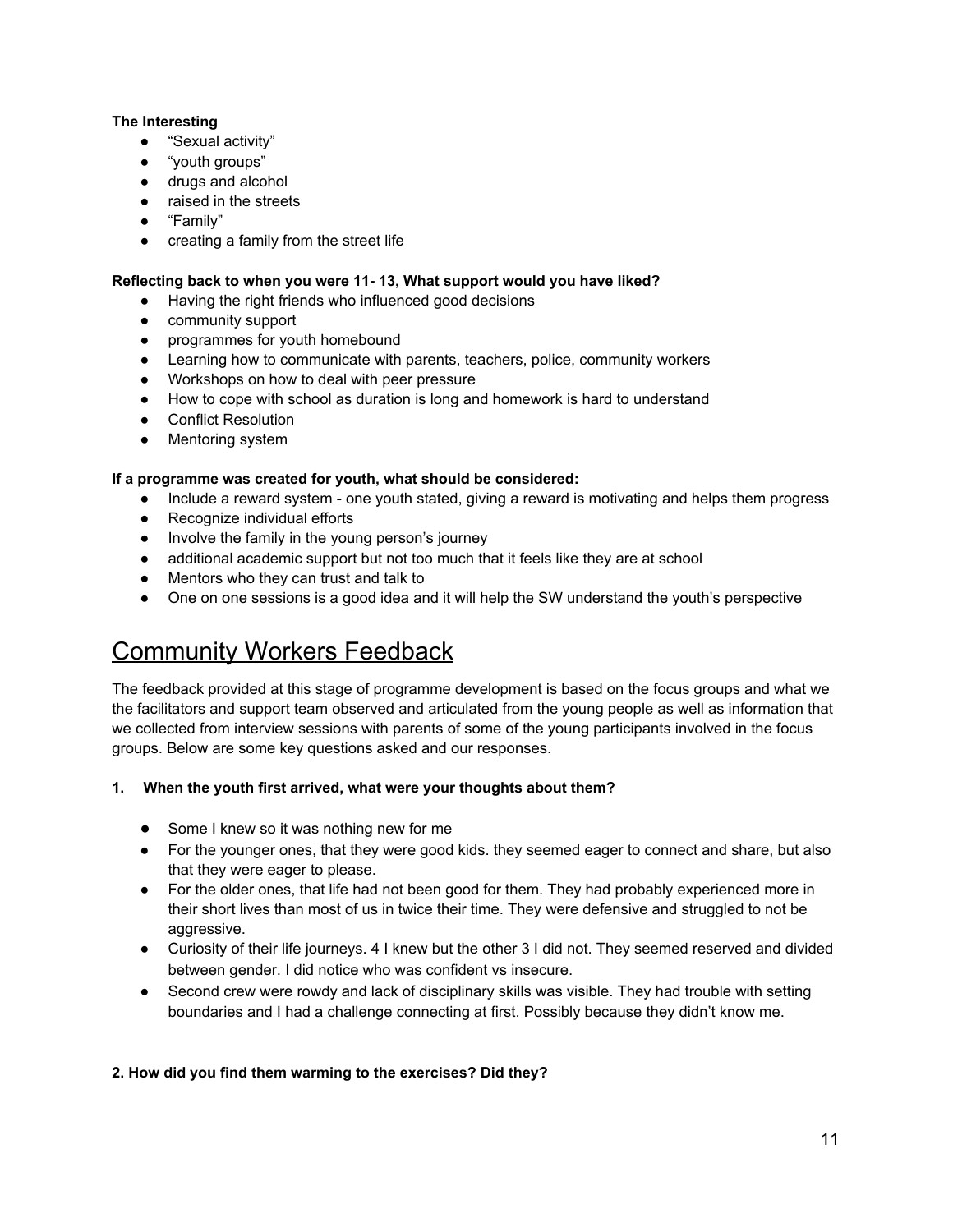- Most did, the ones that didn't were the ones that didn't know the centre or us
- The younger ones wanted to warm up eager and ready to connect. The only concern that they had was what the opposite gender thought of them.
- The older ones were much harder to engage and get involved. They were comfortable being uncomfortable. After quite a while and a shift in plan however, they warmed and were jumping around as much as the younger ones were.
- The younger group was obedient to instructions and the older group questioned and didn't know their boundaries. They struggled to follow instructions and needed more encouragement than the younger group.

#### **3. What key aspects of their life did they struggle to share with us on the day?**

- I thought the stuff we wanted from them was the hardest info to get, they found it hard to reflect what we were trying to get from them
- Both groups struggled to share their home life I feel. They would just shrug and say either that it was good or bad. It took a lot of digging to get them to share more than that. The korero that we got when they did finally open up, was difficult experiences. Their relationships with their parents was almost not talked about.
- The girls of older youth were extremely open in discussion, no filter. They were educating me on jargon that I had ever heard of.

#### **4. What key aspects of their life came easily for them to share?**

- The boys I spoke with they eventually found it easy to share their mistakes and where they went wrong in their lives
- For both groups their friendships. This appeared to be a key part of their lives. The younger ones also talked freely about their schooling.

#### **5. After your chats with the youth, how do you think the programme should look like? What should definitely be in the programme and what could be left out of it?**

- After what I heard a strong component on consequences, I know this could be hard to deliver but on reflection if we could prevent some of their mistakes we may end up with different outcomes, also providing a pathway to getting their car license.
- Self Esteem was huge for both groups. It was something that the youth identified as well as a visible need.
- There is something about being gender specific that needs to be further explored. The dynamics between the genders was obvious. The younger group verbally expressed a desire to be split. The older groups boys acted very uncomfortable in the setting.
- A problematic dynamic for the programme is that the youth want to be together with their friends, however they also freely admitted that they were influenced negatively by them as well.
- It appears that long periods of positive role modeling and mentoring is really important.
- Active approach that will strengthen the youth's personal development and relationship skills
- One on one session being an important aspect
- What should definitely be in the programme and what could be left out of it?

#### **6. Have we got the age group right for the programme? Why?**

• Just because of my last comment I would prefer the group to be 14-16 years, one because trying to teach consequences outcomes at a young age may be too hard whereas teaching this at this older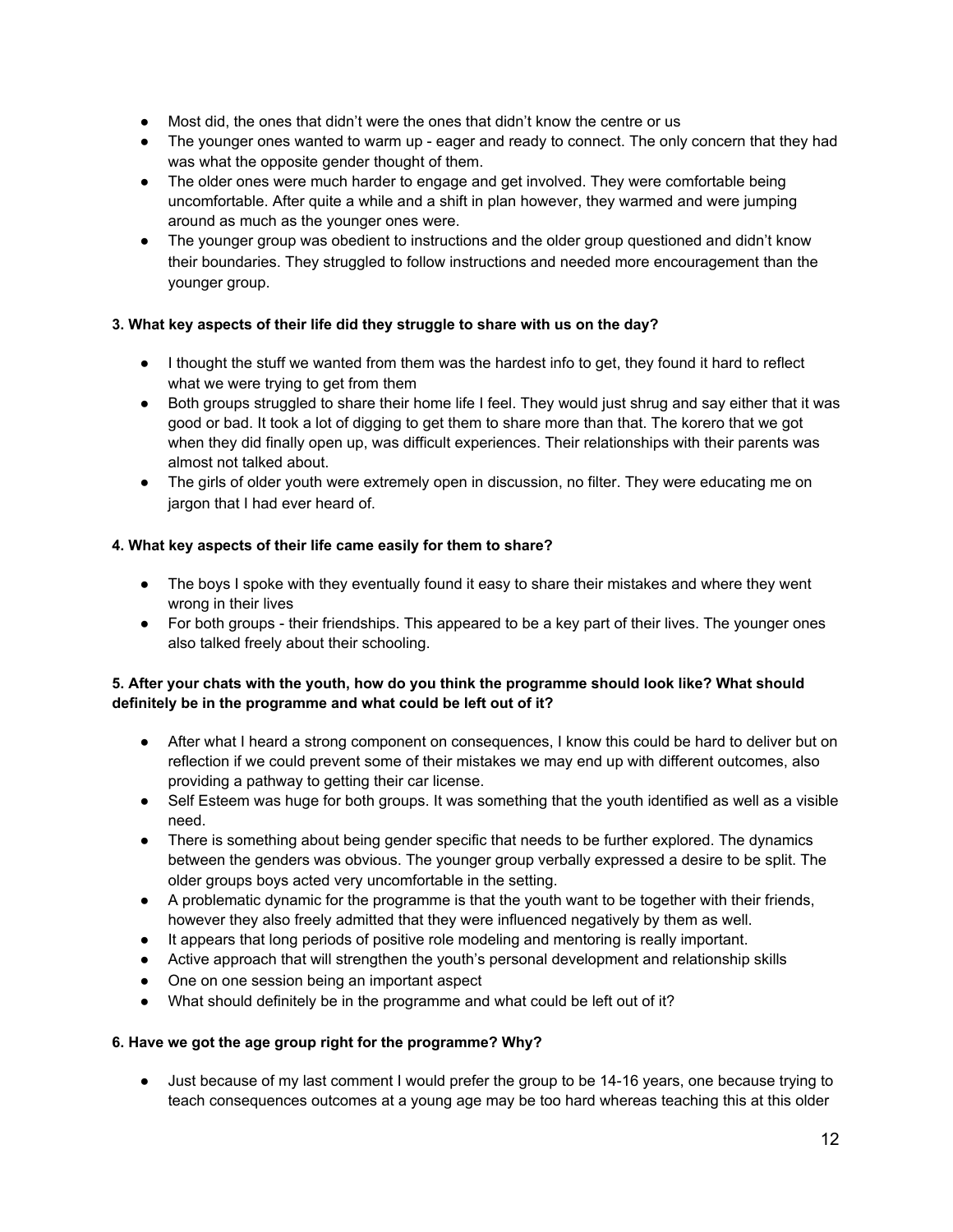group may be more beneficial because they may be able to reflect on their situations where recent mistakes were made. Also pathways to licences may help get buy in from the youth towards the program.

- I don't know. I think yes, because of how eager the young group was. They are ready and eager to be involved in a group of learning.
- However, the older group need help. Desperately. So who is going to respond to that cry for help?
- I cannot say. All I know is that we have chosen 12 -14 on the basis of this being a preventive programme. Furthermore, we wont know if the age is right until we have completed the first intake of the new programme.

#### 7. Were there any key conversations or moments with any of the youth that you would like to share? **There may be key points to consider for the programme creation or not.**

- Just one where the youth shared about his mistake and the shame he brought on his family, I felt his story was so powerful that his own journey of growth could be seen as successful because he was kicked out of home and the time it took him to be reconnected to his family obviously helped him grow personally, he matured with the shame of hurting his family but in the end it was his most important goal to get back to his family.
- The guys weren't comfortable talking to the female facilitators. Important point when creating a programme, however they may warm up.
- Action-focused activities were more accepted than sitting down lengthy activities.
- It would be really good to connect with parents of these youth. I think it would be interesting to get their view.
- I had a good chat with one of the girls who holds a lot of responsibility within her house hold. She touched base on what she thought would be beneficial for our young people
- Reward system
- Conflict Resolution
- Basic skills to learning, teach with simplicity
- Knowing their self worth

#### **8. Are there any other aspects or points that you would like to note down now?**

- The small things I noticed were \*\*\*\*\* being top dog
- \*\*\*\*\*\*\*\* showing her natural loving maternal instinct to the child
- The age of the couple and how much of life they are not ready for, relationship and parenting, how vulnerable the boy was in sense of they are a couple, he takes on the role of daddy, the consequence for him if the relationship breaks down and they separate could he handle that separation
- \*\*\*\*\*\*\*\* having no manners
- Food was a highlight and draw card. Might be good in the programme to bring it to the beginning.
- The older youth need some support

#### **9. What differences did you recognize between the groups? Were they similar? If so, how?**

- Self esteem conflicts ran through both groups just showed up differently.
- I think we can't really compare the groups the younger group is def. more socially onto it than the other older group.
- The younger group could possibly hold more optimism and hope for the future. Something that the older group has lost over their battles in life.